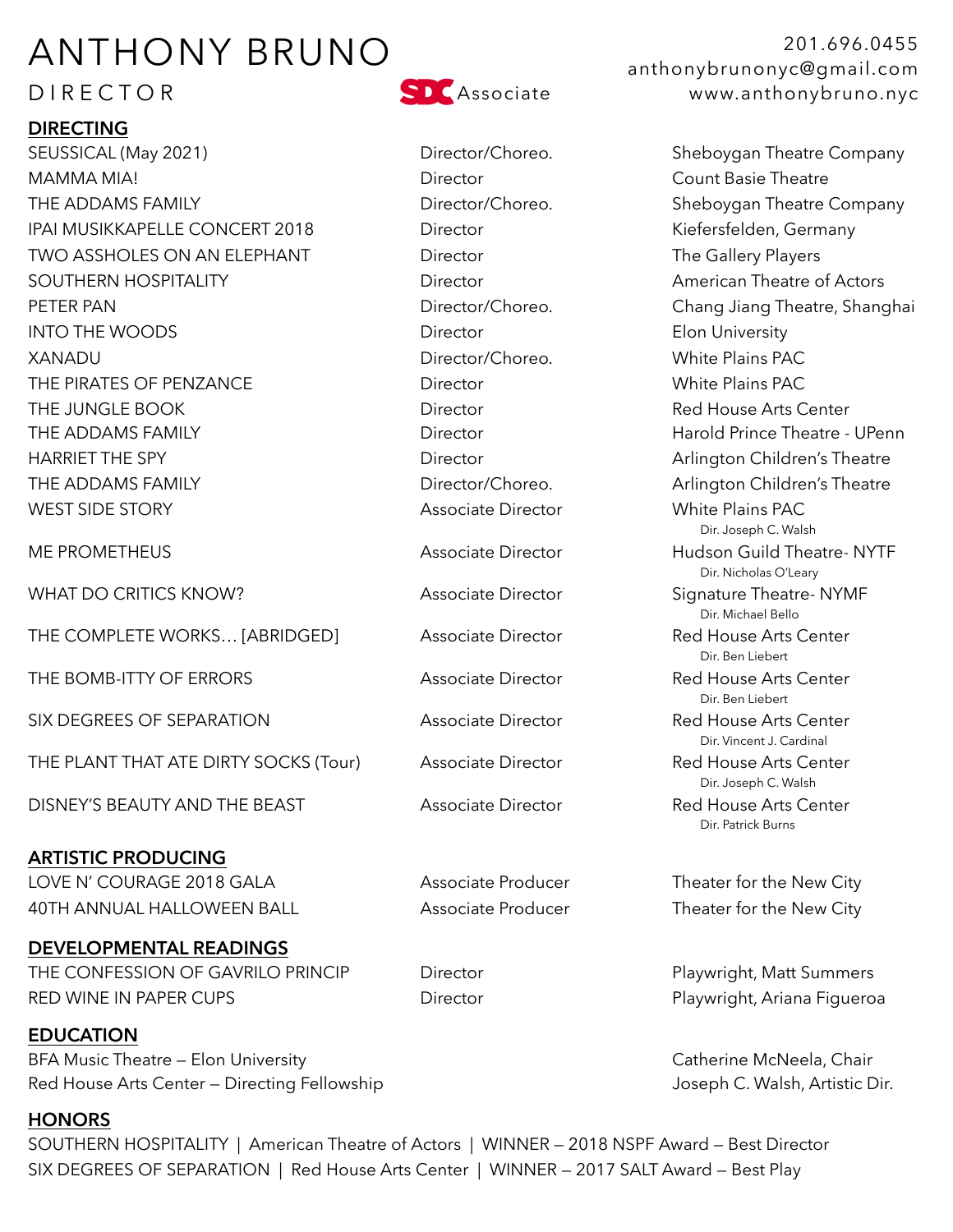# ANTHONY BRUNO

# DIRECTOR

## **Interim Artistic Director** May 2019-Present

ARLINGTON CHILDREN'S THEATRE | Arlington, MA

- Develop and direct work to be presented by the company
- Hire and manage all staff needed on a show-by-show basis
- Design and execute production timelines for season
- Build season production budgets and work with production teams to ensure that budget goals were met
- Create and implement fundraising, marketing, and advertising strategies, including social media campaigns
- Develop community outreach to compliment production work
- Work closely with Board of Directors on transition planning to ensure smooth, uninterrupted operations

## Associate Artistic Director **March 2019-May 2019 March 2019-May 2019**

ARLINGTON CHILDREN'S THEATRE | Arlington, MA

- Assist Artistic Director with day-to-day running of the company's programming
- Write contracts for all staff hiring
- Liaise with bookkeeper to ensure that all company invoices and staff payroll deadlines were met, and that financial records and documentation were secure and organized
- Write press releases and classifieds for local advertising and hiring
- Develop community outreach to compliment production work
- Assist with season planning and other programming
- Ensure facilities remained clean, organized, and ready for near round-the-clock programming

## **Faculty Music Director 2015-2016**

ELON UNIVERSITY | Elon, NC

- Music direct and conduct two full-scale, public performances
- Maintain office hours for student coaching, academic advising, and mentorship
- Private voice studio
- Hire and manage all music staff, including pit musicians and rehearsal accompanists
- Voting member of audition panel for Music Theatre program auditions

# **Associate Director of Education 2017**

WHITE PLAINS PERFORMING ARTS CENTER | White Plains, NY

- Assist Director of Education with the day-to-day running of the company's educational programming
- Direct full-scale, public performances for young theatre artists ages 7-12
- Write and deliver educational coursework to compliment skills needed for performance
- Collaborate with the Director of Education on all work presented to the public by the students

# **Associate Producer — Love 'N Courage Gala 2017-2018**

THEATER FOR THE NEW CITY | New York, NY

- First point of contact and public face of TNC for all event correspondence
- Create and maintain a highly organized database of sensitive information for hundreds of contacts, including personal and financial information
- Work with high-profile artists such as André De Shields, Vinie Burrows, and Luba Mason to coordinate rehearsals and to curate a cohesive vision for the evening's performances
- Create and track seating arrangements and all guest dining preferences for event
- Oversee contracting with venue, and work closely with venue staff to ensure smooth execution of formal seated dinner and technical needs for performances
- Keep detailed meeting minutes for Executive Board Meetings, and generate a financial report of donations
- Write press releases and other copy for advertisements and marketing

201.696.0455 anthonybrunonyc@gmail.com Associate www.anthonybruno.nyc